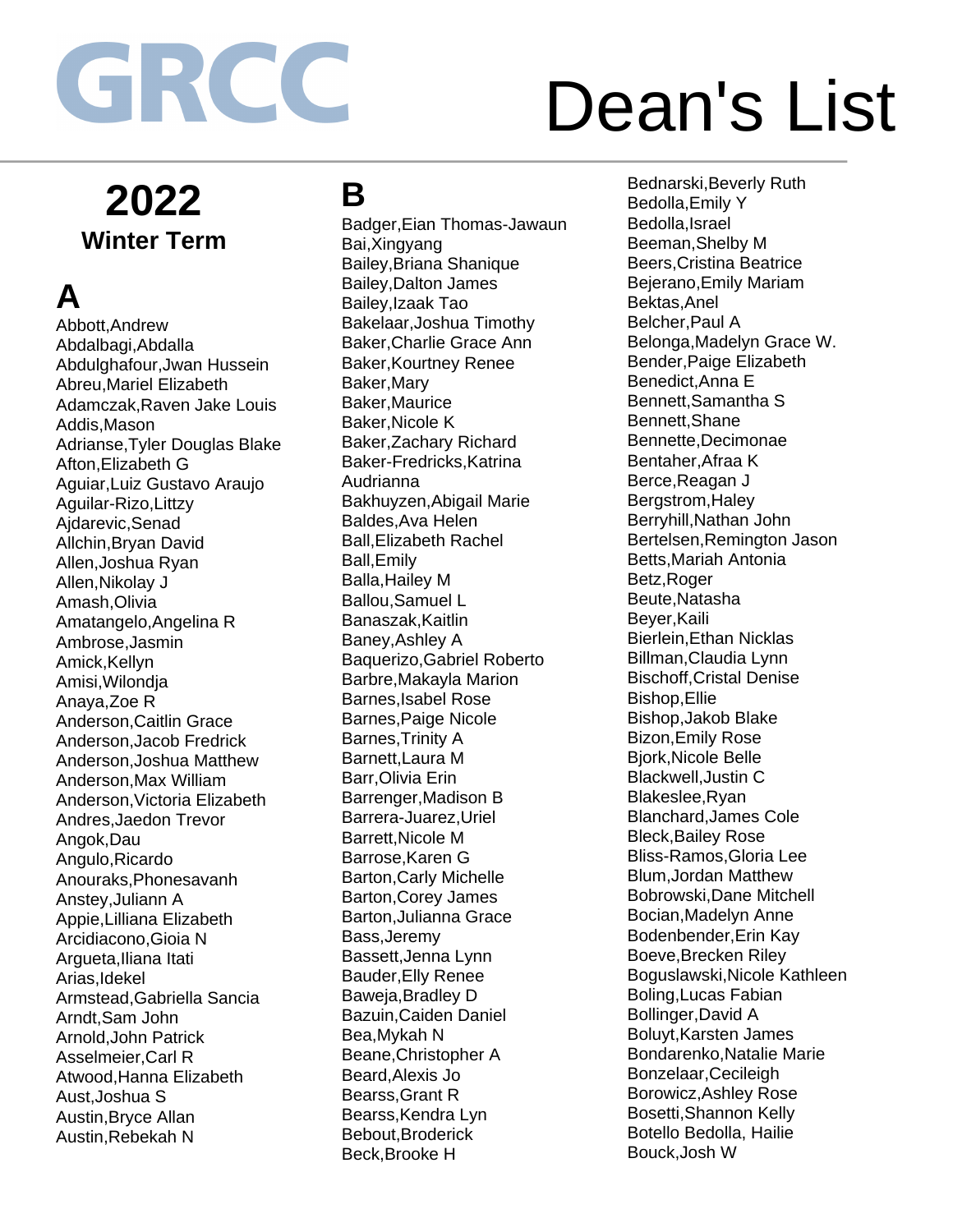Bovee,William N Bowers,Rachel Jean Bowman,Melissa Bradford,Ryan Matthew Brake,Peytin E Braman,Eliza Branderhorst-Sauceda,Jaedyn Daye Branson,Tyler Brethauer,James Breton,James Edward Breuker,Ashley Marie Breuker,Jared J Briggs,Parker K Briley,Destinee Dakotah Brink,Morgan Lynn Brinkert,Asher Nicholas Brinks,Claudia A Brittner, Danielle Brock,Kristina Broersma,Anthony Brooke-Cunningham,Trina C Brooks,Cameron Michael Brouwer,Eleanor Brower,Dallas Rae Brown,Brady Scott Brown,Joshua D Brown,Kylie M Brown,Lani F Brown,Melinda Joann Browne,Evangelina Christina Buchanan,Justin James Buchel,Julia Bucher,Hanna Bugingo,Joseph Bui,Minh Duc Bullis,Lily C Burg,Matthew L Burger,Onna K Burgett,Hernan J Burghart,Chauncey William Burie,Trevor Ian Burke,Brendan Patrick Burke,Ethan M Burke,Lauren Burmania,Maggie Marie Burrow,Enya Lynn Bush,Nicholas James Bussler,Marlene Marie Butler,Joseph Daniel

Butler,Talia Irene Lucinda Butler,Trent Elliott Buttermore,Abigail M Butterworth,Krystal N Bwaso,Joel Bydalek,Molly Lyn Byron,Hope E

## **C**

Cajas Monge,Dulce Roxana Calati,Payton N Calcote,David Shane Callahan,Devin Shaw Camp,Nolee M Candela,Alessandra Howell Cano,Edna Cantrell,Christine Cappon,Bruce Conrad Carew,Joscey L Carey,Greyson Carlson,Joshua J Carmona,Nelly Carpenter,Zachary Dale Carrier,Kyle Carrillo Esparza,Fabiola Ivonne Carson,Gabriel James Carter,Jocelyn Clare Carver,Austin Michael Casarez,Makayla Grace Casey,Tani Marie Castaneda,Fabiola Castillo,Jinna Castillo,Victoria Castillo-Centeno,Karen **Stephanie** Castor,Hailey Diane Ceballos,Maricarmen Roa Cepeda,Angelo M Chamberlain,Jacob Chambers,Aubrie Anna Chandler Jr,Bryant L Chandler,Lemont D Chaney,Connor Jeffrey Chapman,Carly Anne Chapman,Jonathon Ryan Chavez,Moises Chavez,Monica Chavez,Sarah Liliana Cheeney,Trisha

Chenoweth,Sarah L Chrisman,Autumn Mae Christensen,Lauren Lucile Church,Nathaniel David Church,Stephanie Marie Cid,Alejandro Cinco,David Claffey,McKinleigh Clapp,Emma Catherine Clarey-Schultz,Althea R Clark,Leanna Marie Clauson,Freja L Claypool,Joslyn Cleveland,Jude William Cleveringa,Nickolas Clifford,Abigail K Clouser,Kohlton Scott Clum,Abbie Elisabeth Clum,Thaddaios Thomas Coil,Maryclaire J Coke,Chloe Rae Cole,Allison Elizabeth Cole,Alyssa A Coleman,Macy Annaliese Colon Cortes,Valerie Judith Colon,Yomareliz Colson,Chandra Ann Conely,Dane M Conklin,Audra Kathleen Conkling,Samantha Riley Conrad,Aubrey Kathleen Contzen,Marie Elise Conway-Westers,Jazlyn Paige Cook,Larry Cook,Taylor William Cook-Weeks,Danielle Paige Cooling,Caitlyn Amaya Cooper,Caroline Marie Copado,Shanna Shay Corcino,Helina Jolie Cornelisse,Hayley L Cornett,Matthew Dean Costley,Dakotah Robert Cotton,Rajien D. Coughlin,Taryn Anne Cousins,Jordan David Coval,Adam Cover,Autumn M Cox,Elijah Baxter Crane,Addyson H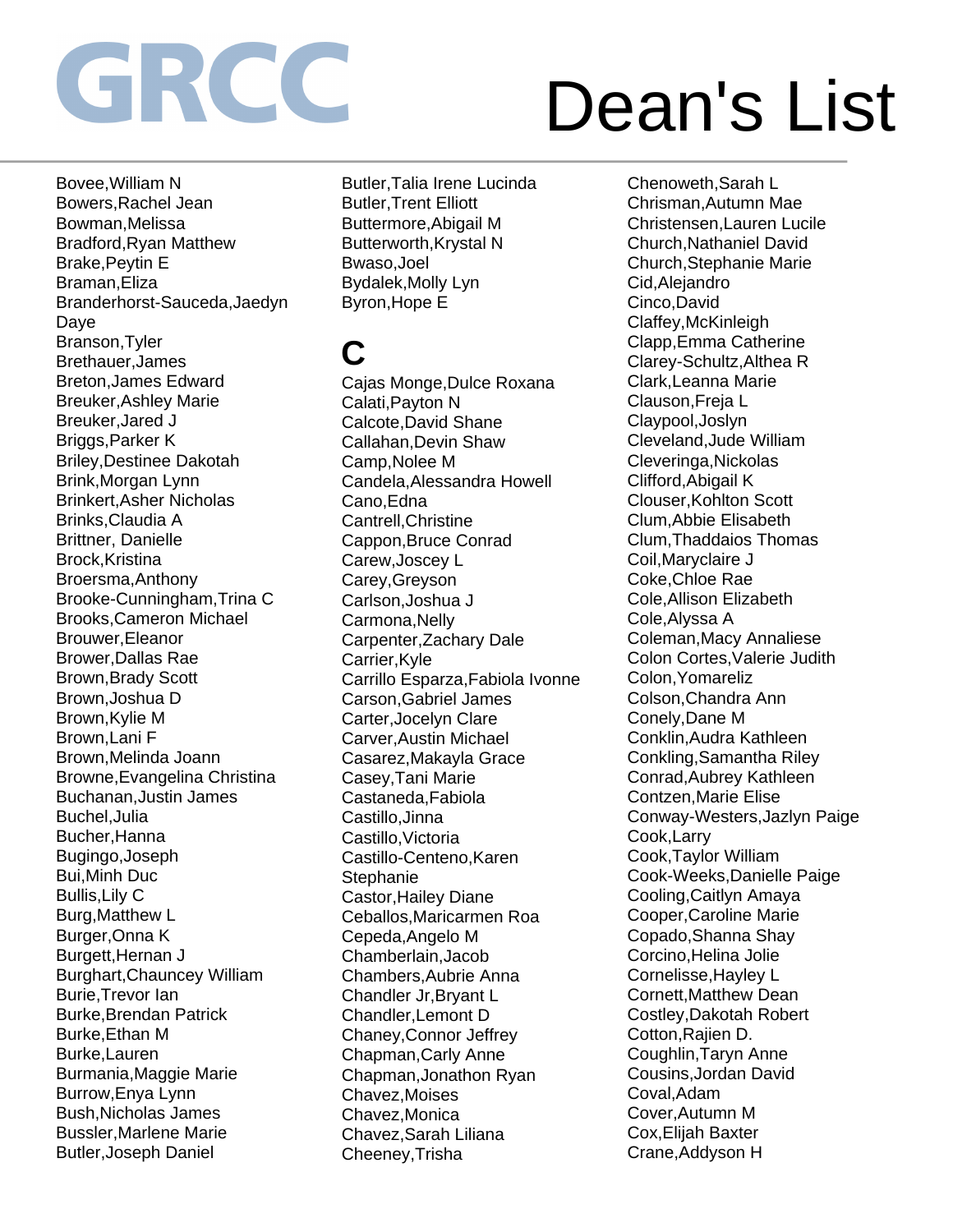Crawford,Lucas A Crevier,Alejandra Cromer,Chelsey A Croschere,Alicia A Cross,Tosha L Cuevas,Adrian Cuevas,Juan Ariel Culp,Chloe E Curiel,Stephanie Curtin,Mary Curtis,Nicole E Curtiss, Kylie

## **D**

Dailey,Molly Ilene Dailey,Paul A Damiecka,Gabriela A Danielson,Julia Starr Dannah-Johnson,Anul'Sharie M Darrah-Bowman,Jamie Machiel Daukss,Svens Voldemars David,Justin Davis Jr,Monte R Davis,Kaden Dawdy,Henry David De La Cruz,Angelina De La Cruz,Patricia De La Fuente,Alexandra De Leeuw,Laura Elizabeth De Los Santos,Martina De Meester,Jacobus De Young,James Abraham DeBruine,Amanda S DeKraker,Lacy DeRuiter,Levi A DeVoogd,Emma M DeVries,Zachary Jacob Deboer,Ashlyn Grace Decan,Kara Marie Declark,Amanda S Deemter,Carter Jay Degroot,Katelyn Anne Dehaan,Paige Marie Dehommel,Raeanna Leia Dejonge,Hope Ann Dejonge,Tanner Dekker,Nicole Renae Dekkinga,Johnathan Scott Dekleine,Jasmine Elizabeth

Delange,Alexia Naomi Delgado,Adriana Demint,Brynn Lee Denbleyker,Kylie G Denhartigh,Elise Dennard,Saniya Danae Depue,Graham Devries,Grace Devries,Jenee Marie Dewaard,Carson Reid Dewey,Madison E Dewey,Ryan Robert Dewey,Sydney L Deyoung,Brandon Diaz Tavarez,Maittee M Diaz-Borrello,Isabella A Dickson,Gunther Adam Dill,Kerrie Dinkel,Christopher John Dinkel,Sarah Anne Dirkse,Alexandria Amilia Dizon,Emma E Dock,Kyle William Dodd,Ashley Dolce,Justin Anthony Dollar,Megan Dominczak,Soren Dominguez,Elizabeth Donnelly,Caiden Dorris,Darcey Dosenberry,Dawn Melissa Doty,Kaitlynn Marie Dowling,Elise K Drake,Bailey A Drake,Owen C Dreyer,Kaari Dudley,Alayah M Dudley,Tamika L Duffy,Isaac Craig Dupree,Anna Rose Durdle,Madison Rebecca Durso,Jacob A Dyer,Jacob Ellis Dyer,Madeline Marie Dykema,Alyssa L Dykema,Kaylee Dykstra,Abigail Ruth Dykstra,EJ Dykstra,Ella Grace Dykstra,Jared

Dykstra,Jeremy Lee Dykstra,Lauren Renee Dykstra,Michael J Dymerski,Derek A

## **E**

Eapen,Rachael E Earles,Zach Earnest,Emma M Ebel,Sean Carl Ebenhoh,Garrett Alan Eddinger,Avery Ann Eding,Emma Pearl Edmond,Darius Jason Effert,Sandra M Egan,Emily D Ehlenfeldt,Damienne M Eitel,Trevor Daniel Eldridge,Maci Taylor Elliott,Jashawn J Ellison,Jason J Ellison,Kristian Tyler Elzinga,Leah Marie Emerson,Nathan D Emmert,Claire Aliceann Enos,Hannah Paige Esparza,Cindy V Esparza,Kayle Marie Espinoza,Sophia M Esqueda,Maria Dolores Estrada,Joel V Ettinger,Olivia Nichole Eurich,Mark Eustice,Isabella Christine Evans,Luke Bennett

### **F**

Fabela,Griselda Falicki,Alec Joseph Farris,Caleb Faulkner,Autumn Raye Fazakerley,Macey May Fein,Grace Judith Fenech,Adam Christopher Fennema,Klay Patrick Fennessy,Patrick D Fernandez,Jennifer V Fernandez,Nayseth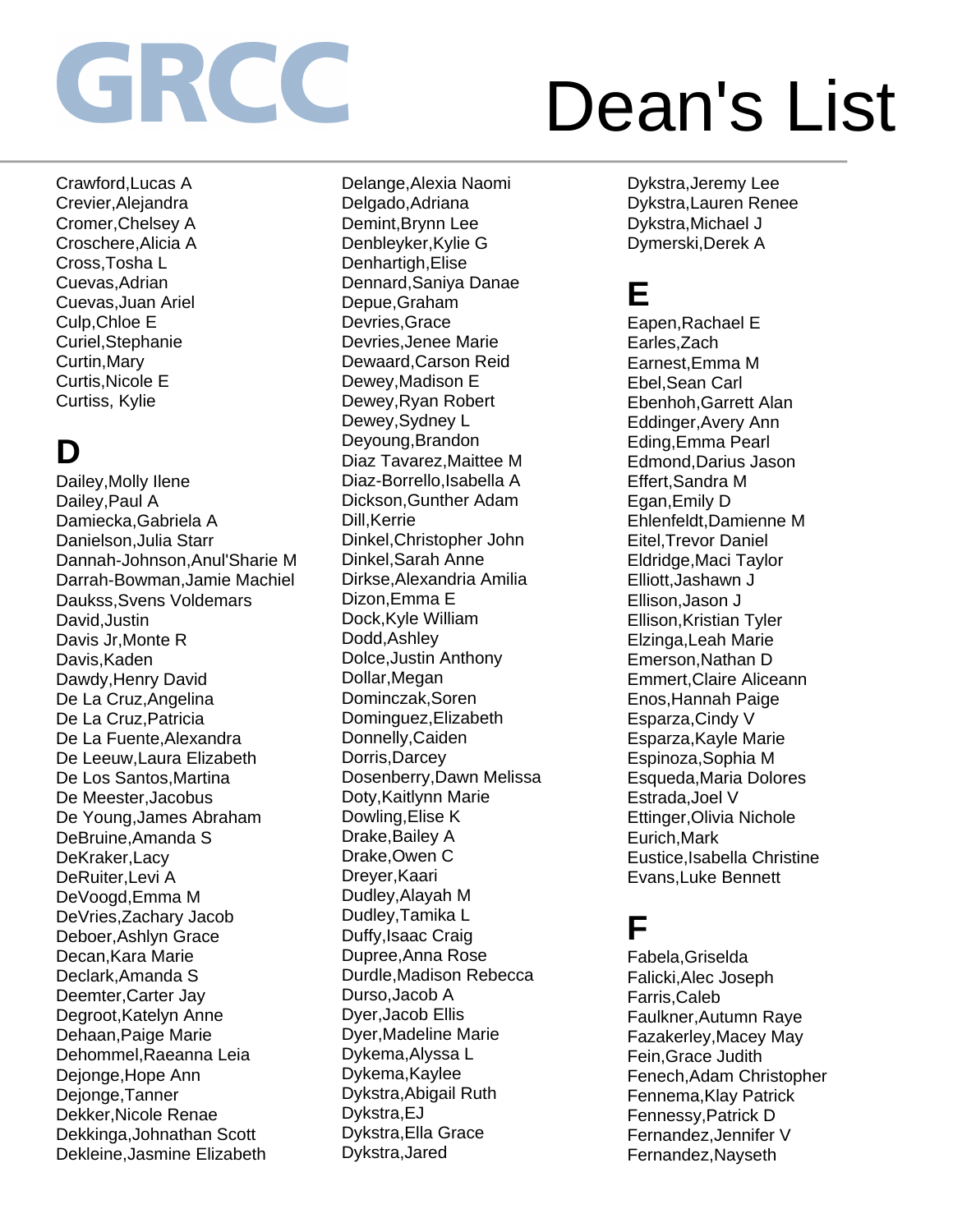Fetterman,David Fettig,Elizabeth A Fey,Zachary Loren Finkel,Jared Moris Finley,Logan Fischer,Dawn M Fisher,Alec Fisher,Peyton Anne Fisk,Alison S Flanagan,Nicholas Zachary Flandreau,Gabriela Sophia Flannigan,Christeena Lee Fleming,Bryson Shea Fleser,Alicia L Flores,Daniel Flores,Esmeralda Flores,Jacqueline Flores,Katy Flores,Stefania Flowers,Patricia Irene Flynn,Robert Fordney,Joseph Forseman,Madison Hailey Fox,Elizabeth J Fox,Micaiah Jasper Lucien Fraam,Ava L Francisco,Graciela B Francisco,Irma Franco-Leon,Lizbeth M Frank,Nicholas J Frayyeh,Mithal Frazier,Luke Francis Frederickson,Chase Lee Frias,Natalie Fricke,Kayla L Frizzell,Joseph Michael Frostenson,Savanah Chelise Fugitt,Renee N Fuglseth,Nicole Jean Fuller,Craig Daniel Fuller,Victoria Lynn Fuss,Andrew Tyler Fyan,Samantha N

## **G**

Galang,Dominic Edward Lu Gale, Nevada Gallardo Calero,Alexander Antonio

Gallarzo Sanchez,Diana Galvan,Elizabeth M Gamm,Claire R Garcia,Joelle Iran Garcia,Lidia Magaly Garcia,Paloma C Garcia,Sebastian Garcia,Selena Gard,Emma L Garza,Miguel Gasca-Zurita,Jimena Geers,Matt G Geiger,Anuwan Geluso,Paul Genao,Diana A Gentry,Ellery Jo Geoghegan,Drysen James George,Benjamin Eric Gerard,Alisha May Gerard,Jasmine Anne Ghasemi,Mojtaba Ghent,Joseph Charles Ghlaim,Aya M Giancarlo,Mark Giangrande,Anna Gibbs,Dylan Anton Giese,Abigail Kellene Giffel,John F Gillette,Arlenea Rae Gillion,Benjamin Tyler Gleason,Avery Rose Golliver,Chrystal Gomez,Ailine G Gomez,Annette Marie Gomez-Canchola,Sarai Gomez-Mil,Jaime Gomez-Tellez,Jailine Gonzalez,Beatriz Gonzalez,Juan P Gonzalez,Laura M Gonzalez,Sylvia Gonzalez-Vasquez,Sergio Goodemoot,Greysen Jay Goodwin,Paula J Gordon,Quiona Delanel Gould,Joshua Michael Govea,Sion Grabill,Brittany Ann Grady,Katelynn T Gray,Jacob M

Gray,Meghan Marie Grear,Donovan Cole Green,Lexie J Green,Nicholas Z Green,Sarah E Greenbauer,Natalie M Greer,Kyle Helene Griebel,Marissa Elizabeth Griegel,Meredith Elle Griffin-Salmi,Ruby S Grifhorst,Ashton C Grispo,Abigail Marie Groh,Gabriel James Groothuis,Taylor Kristin Grullon,Joely Grzybowski,Sarah Grace Guckes,Colin David Guerrero,Raven Guider,Sergei Guitar,Brendan Noah Gurung,Anjana Gurung,Mojesh Gustafson,Linnie Gutierrez,Freddy Guyot,Emily Guzman, Emily

### **H**

Haaksma,Grace L Haaland,Jonathan David Haan,Elliott W Haas,Priscilla May Hagger,Shane Michael Haight, Henna R Hall,Jason Michael Hall,Matthew P Hall,Tina Hall,Xander Max Halland,Ashton Michael Hamersma,Tatiana R Hamilton,Olga Kinsafula Hammink,Kimberly Anne Hammond,Oryan Tanner Haner,Brian W Hanify,Christopher G Hankis,Logan Jacob Hansen,Sage Ariel Harbaugh,Olivia Marie Hare,Gabriel Lee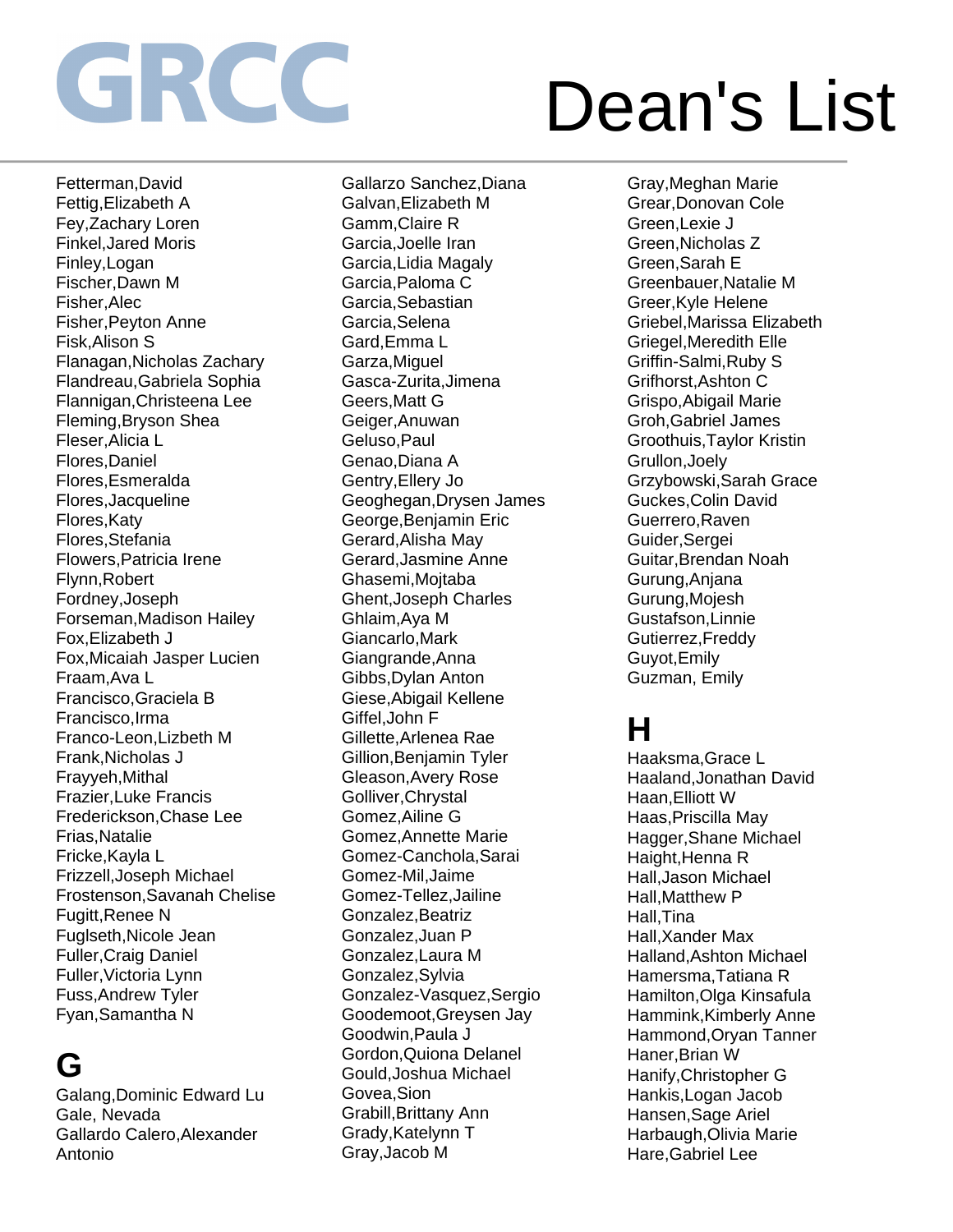Harman,Jacob C Harper,Andrew Charles Harris,Adam Harris,Devin Harrison,Brandon Harrison,Tarah Marie Hartley,Taylor Kristina Hartz,Seth Charles Harwood,Amanda M Hasan,Ammar M Hath,MayLynne M Hatkowski,Morgan Elizabeth Hatter,Tayeaunna R Hatton,Angie E Haveman,Natalie V Haven,Charlotte A Haverhals,Tamara J Hawkins,Gabriel Vincent Hawkins,Samuel Roy Kai Hawkins-Day,Monet Hayes,Emma R Haynes Heard,Shayna Marie Hays,Brianna Morgan Hayward,Morgan Marie Haywood,Gage C Head,Josiah Lemuel Headley,Riley Hunter Hearth,Olivia P Heiden,Jackson Loumont Hein,Tom R Heiss,Brian E Hekman,April M Helder,Rebekah S Helzer,Ethan James Henderson,Lasaundra Henion,Olivia Henschel,Kaitlyn Ann Henshaw,Justin L Hensler,Dillon Hernandez,Karina Y Hernandez,Kelli Ann Hernandez,Nicolas J Hernandez-Gonzalez, Liliana Herold,Katelyn Rose Herrera-Cisneros,Jose M Herring,Aaliyah J Herzog,Alexis Hess,Matthew Lloyd Hewartson,Jeffrey Dale Heyboer,Jacob Martin

Heydenberk,Lacey Vanessa Hiar,Jacey Lynn Higgins,Grace Christin Hill,Blake Noah Hill,Desray Lynn Hill,Rachel Lynn Hill,Tessa M Hillary,Mark Scott Hillegonds,Ian Michael Hillestad,Natalie Nicole Hillestad,Tanner Hiltunen,Amy Elizabeth Hintze,Jack Hirt,Susan M Hnini,Safia Ho,Dat Quoc Ho,Ngoc Hodges,Kahnza Hoeks,Joseph Hybo Hoekstra,Austin Michael Hoeve,Samantha Haley Hofman,Erika Hogan,Kaitlynn Marie Holdridge,Taylor H Holmes,Laura Amber Holmes,Matthew Holsclaw,Tennyson J Holstege,Sawyer Emerson Holt,Amelia R Holt,Benjamin Reece Holt,Nathanel Micheal Hoogenstyn,Justin Hoop,Allison Renee Hooper, Marilyn Hoorn,Hannah Hoover,Madeline Renee Hopping,Nadine Alicia Horrigan,Natalie Jo Horton,Trevor E Hoskins,Christel Nicole Hoskins,Tyler Allen Hossain,Elsa Fatima Houston-Willis,Khadijah Houtman,Levi B Howard,Elizabeth J Howard,Rebecca H Hower,Ashley Carol Hoxha,Aida Hubbard, Kelly Hubbell,Colin J

Hubbell,Nelson Prescott Hubert,Mikayla Hudgins,Jalah M Huizenga,Ashley Sophia Lynne Hullinger,Hannah Pauline Hunt,Allison Paige Hurbanis,Jessica Joy Huskins,Chase Hutchison,Michael J. Huynh, Kristy

### **I**

Ibanez-Rangel,Azeneth Idema,Olivia Rae Idowu,Florence Yetunde Olakemi Imanzi,Lena Impens,Samantha Shari Ingersoll,Lisa M Irons,Shawonda Leola Isenhoff,Blake M Izquierdo,Hanny Paola

### **J**

Jackson,Patrick Steven Jackson,Reinardina Adrianna Jackson,Taylar Richelle Jacobs,Lucas Jacobs,Mallory Marie Jacobs,Noah Jaglowski,Brie Ann Jaimes- Delarosa,Jasmine Alexis James,Quentin Daquan Janisz,Tristen Louios Jefferies,Leah H Jenison,Arianna Lee Jenks,Makayla Mariah Jensen,Nicholas Gage Jewell,Peter Jimenez,Dayana Jimenez,Steven John Johnson,Aaron D Johnson,Annah Taylor Johnson,Brandon Paul Johnson,Dana Marie Johnson,Danielle Johnson,Emma Muriel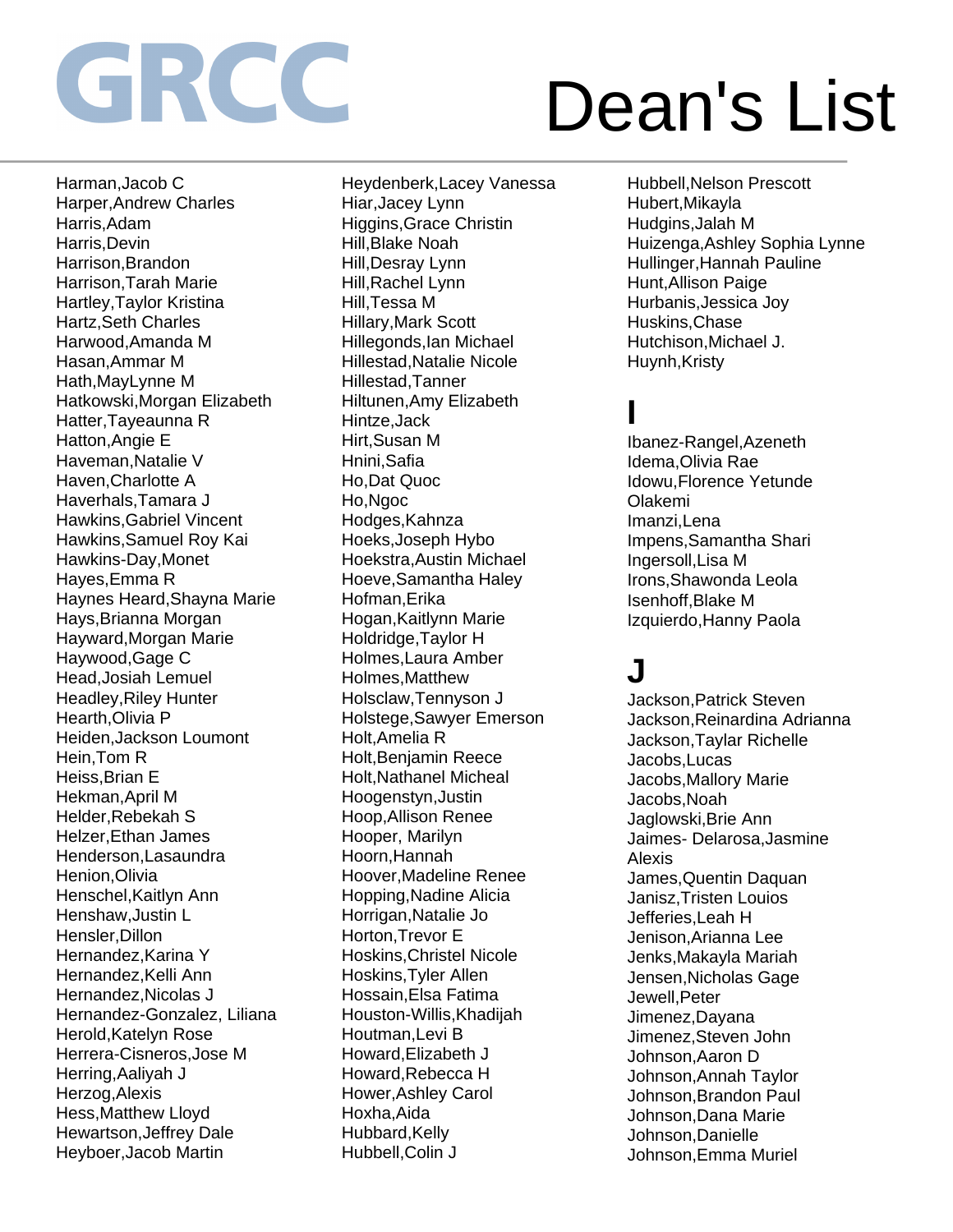Johnson,Katelyn Noell Johnson,Katherine Johnson,Micaela Aubrey Roxanne Johnson,Oliver P Johnson,Roman F Johnson,Russell Johnson,Shelby Kathryn Johnson,Shelly Marie Johnson,Slate S Johnson,Taylor William Johnson,Victoria Lynn Johnston,Leah Jones,Christina A Jones,Danyelle Renee Jones,Hailey Faith Jonker,Heather Ann Joynt,Evelyn Alicia Juarez-Diaz,Brenda Jukic,Selvedina Juras,Ethan M

## **K**

Kadwell,Jordan D Kadzban,Doug Kalbe,Travis Kalbfleisch,Amanda L Kalihira,Gislaine Akonkwa Kalman,Rachel Erin Kalnins,Kendra Emily Kamdom Simo Epse Fots, Emilie Ladouce Kamer,Rachel Marie Kaminski,Benjamin Micheal Kampfschulte,Ryan Gregory Kapteyn,Kirsten June Karas,Tammy L Karel,Nathaniel Karnes,Brooke Marie Kasparek,Andrew Nicholas Katerberg,Kristina Lynn Kaur,Prabh Pal Kazmierski,Logan William Keiser,Gracie Kelderman,Caleb Jon Kelly,Josephine Kelmer,Jonathan J. Kemper,Timothy Michael Kenel,Olivia J

Kenyon,Chelsey Rose Kenyon,Emilee Kerbyson,John J Kerkstra,Bradley Steven Kerr,Peyton Jaye Ketchum,Rylee Elizabeth Key,Shamarri Laquan Khaing,Thin Kilgo,Persona Elise Kim,Derrick Minsung Kim,Yoonhee King, Calvin Kinsman,Nathan R Kipkoech,Joshua Kirby,Jack Nelson Kirkbride,Katelynn Cassidy Kirkbride,Kylee S Kirksey,Nyesha Nicole Kissinger,Lily Kittredge,William James Klap,Daniel James Klauer,Amanda R Klaver,Paige M Kleefisch,Madison Lynn Klein,Brandon James Klimach,Hope Klinge,Grace Marie Klutchko,Joshua Knepper,Rebecca Danielle Knoertzer,Timothy Kurt Knol,Jeffrey B Knox,Jaydin A Kobane,Nathan Allen Kodie,Michelle Morgan Koehn,Brianna Koepsell,Amber R Koetje,Jacquelyn A Koetje,Meghan Kohler,Brockton Raye Kolanek,Daniel Koning,Jacobie Briann Konkel,Kelly Jean Koomen,Myra Joy Kopic,Din Koslek,Leah Kosten,Kaila Kovach,Arianna Ann Kozal,Abby L Kozitzki,Jeremy Kramer,Collin G

Kreple,Owen Robert Kroes,Allison Grace Krommendyk,Natalie Gladys Krouskop,Jamie Sue Krueger,Kaila J Kruithoff,Erin Elizabeth Krupiczewicz,Jacob James Krutel,Shawna L Kunkle,Shawn Kuperus,Clay Kusmierski,Aaron M Kutchin,Elizabeth M Ky,Somnang Kyte,Dani Marian

## **L**

LaMar,Liza A Lachniet,Jenna Grace Laclair,Alana Lacy,Sarah Guiffre Ladow,Madison Skye Lagina,Bethany Lee Lagrone,Darien Michael Lake,Clayton Phillip Lam,Kortney Marian Lampe,Danielle L Lancaster,Brian Verne Lange,Brady P Langlois,Tanner Lantzer,Emily K Lapointe,Olivia Nicole Laponsie,Benjamin Phillip Lara-Zepeda,Jotran Larsen Jones,Amanda Lynne Larsen,Aiden Eric Larsen,Brooke Devin Lathrop,Joshua M Lavanway,Misha Muguette Lawrence,Shawn Anthony Lawson Pasienza,Abigail Layne,Madison J Le,Huy Hoang Le,Ngoc Leach,Trisha Danielle Leavenworth,David J Lebon,Camille Martine Lee,Blake Michael Leech,Nichole Lorraine Leech,Rebecca Marie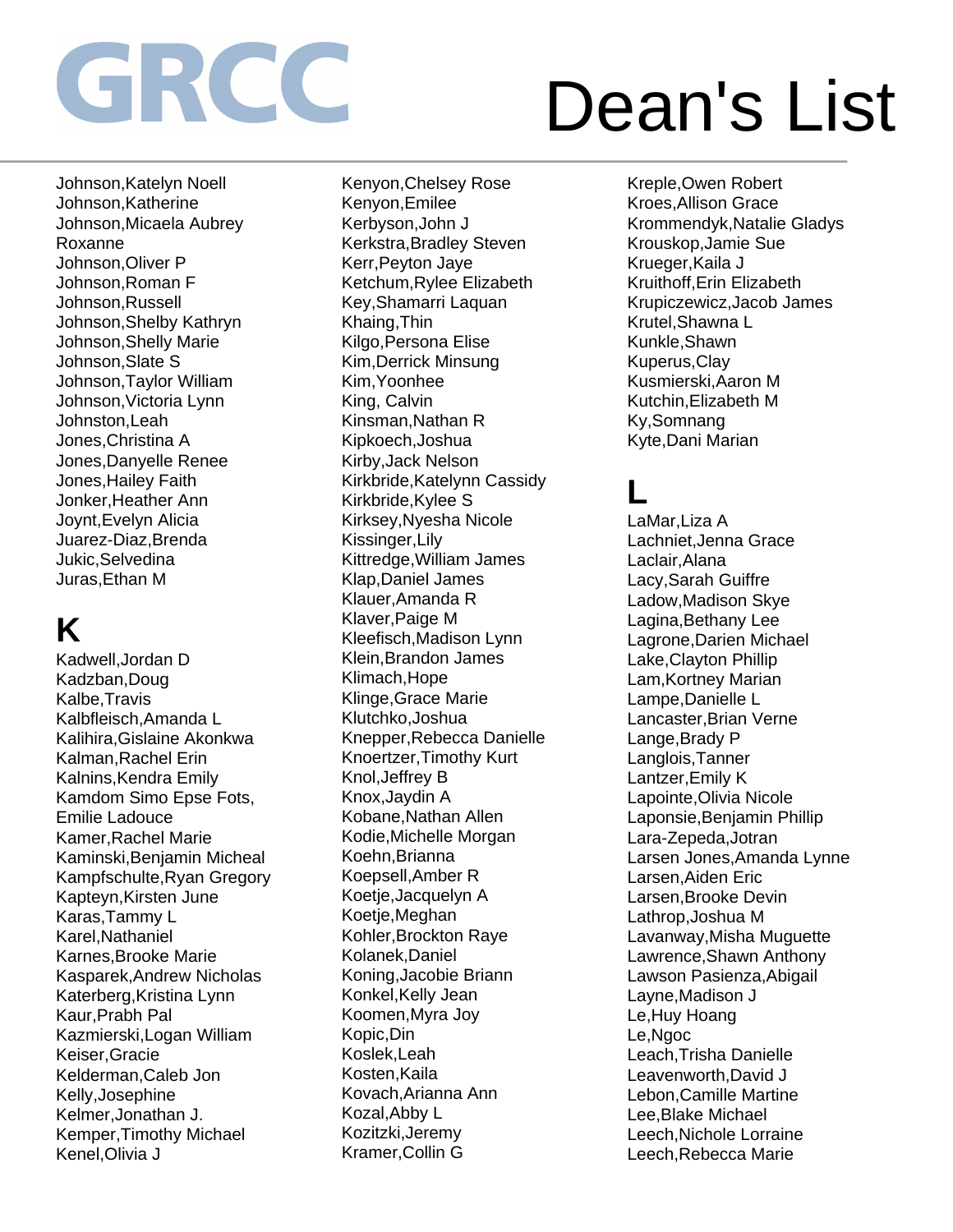Legnon,Laryne Lemus-Ozuna,Jesus A Lenau,Julia A Leonardo,Talaia Lucille Lepper,Audrey Charlize Lequia,Melanie Kristine Levandowski,Jennifer Lewis,Jacob Lewis,Kaili Rose Lewis,Talaina Rae Lietaert,Cameron Jacob Ligman,Maxin Lillard,Nia Marie Lilly,Kenndal Leighann Limon,Peter Lindstrom,Emma Maria Elisabet Link,Travis Linsley,Alyeska Lobdell,Dayne J Locke,Grace K Lockhart,Nolan Gregory Logan,Ezra Joseph Logan,Sarah Lominchar,Erik Joseph Lomonaco,Madelyn Mary Lopez Vargas,Mariblanca Y Lopez,Angel Lopez,Catarina Leonela Lopez,Liliana Lopez,Natalie W Lopez-Arreaga,Brenda **Jacqueline** Lothschutz,Stephanie Nichole Lotterman,Jennifer S Love,Candice Love,Jilayne Ione Lovely,Keisha Lils Lowrie,Megan E Lucas,Oyuki S Luitel,Oma Devi Luke,Patricia Lynne Luna-Carrera,Katya

## **M**

Macgeorge,Rory Macklin,Kyle John Madura,Miles Hestia Maher,Declan William Maier,Julia Rae

Malakowsky,Kristin Michelle Maldonado-Pena,Camila Maley,Shannon Malinowski,Anthony DJ Mallette,Katie L Maloley,Mya Rose Malone,Natasha S Mangat,Shanni Singh Mann,Kayla Sue Mansfield,Joshua Wayne Mapes,Joseph Micheal Marciniak,John Edward Marcinowski,Karyn Monique Marckini,Nathan James Markham,Ryan Edward Marklin,Abby Joy Marlow,Nolan Bryce Marquez-Carrera,Erika Marsman,Alexandria M Marsman,Natalie Rose Martell, Isabel Y Martin,Lorraine Chaying Martin,Randi Lynn Martin,William Logan Martinez,Donna Martinez,Jovany Martinez,Leydi M Martinez,Selena Y Martz,Charlize E Masibo,Churchil Masili,Sylvia Wavinya Mason,David Mast,Carolyn Elizabeth Masunas,Madison N Mata,Francisca Matthews,Dustin James Matthews,Megan Olivia Mattis,Makenzie Mattson-Boehm,Marie Lynann Maurer,Tommy May,Rakia Marie Mayer,Emmalee C Mayfield,Tonia Mazariegos-Osorio,Odalis Patricia McCabe,Shannon Kelly McCallister, Kevin A McCarty,Lorrin Kay McConnon,Ashley Nikole McCulloch,Sierra Arlene Mae

McDermott,Carly McDonald,Rupert Clive McEntire,Molly Jacqueline McGovern,Caitlin Elizabeth McGovern,Garrett McHenry,Cody James McIntyre,Melissa McKeever,Caleb Andrew McKeever,Shari Gay McKellar,Justin R McKinney,Jamie Leigh McLane,Connor Patrick McMahon,David McMahon,Tiffany Erin McNabb,Corey A McNabnay,Grace K McPherson,Alexander Gabriel Meek,Alexander Dekker Meek,Samuel Cleveland Meengs,Jacob Scott Meeuwsen,Cody Michael Mefleh,Mahmoud Ahmad Meier,Sophia R Mendez,Clarissa Marie Mendez,Dahlia J Menninga,Joshua A Menzel,Devin Nicole Mercado,Amarilys Coira Meredith,Jason Merino,Karla Teresa Meso,Brian Metz,Hannah Ruth Metzger,Skyler B Meyer,Ethan David Meyer,Jessica Faith Meyer,Tyler Mason Meyerholtz,John R Meyers,Grace Katherine Meyers,Megan Michael,Ryan Thomas Middleton,Monica Renee Miedema,Allison Grace Mielock,John Philip Miguel,Yani Mika,Emily Nicole Mikesell,Cash Ann Milanowski,Brianna Lynne Miles,Shianne Miller,Andrew Stanton Miller,Christopher E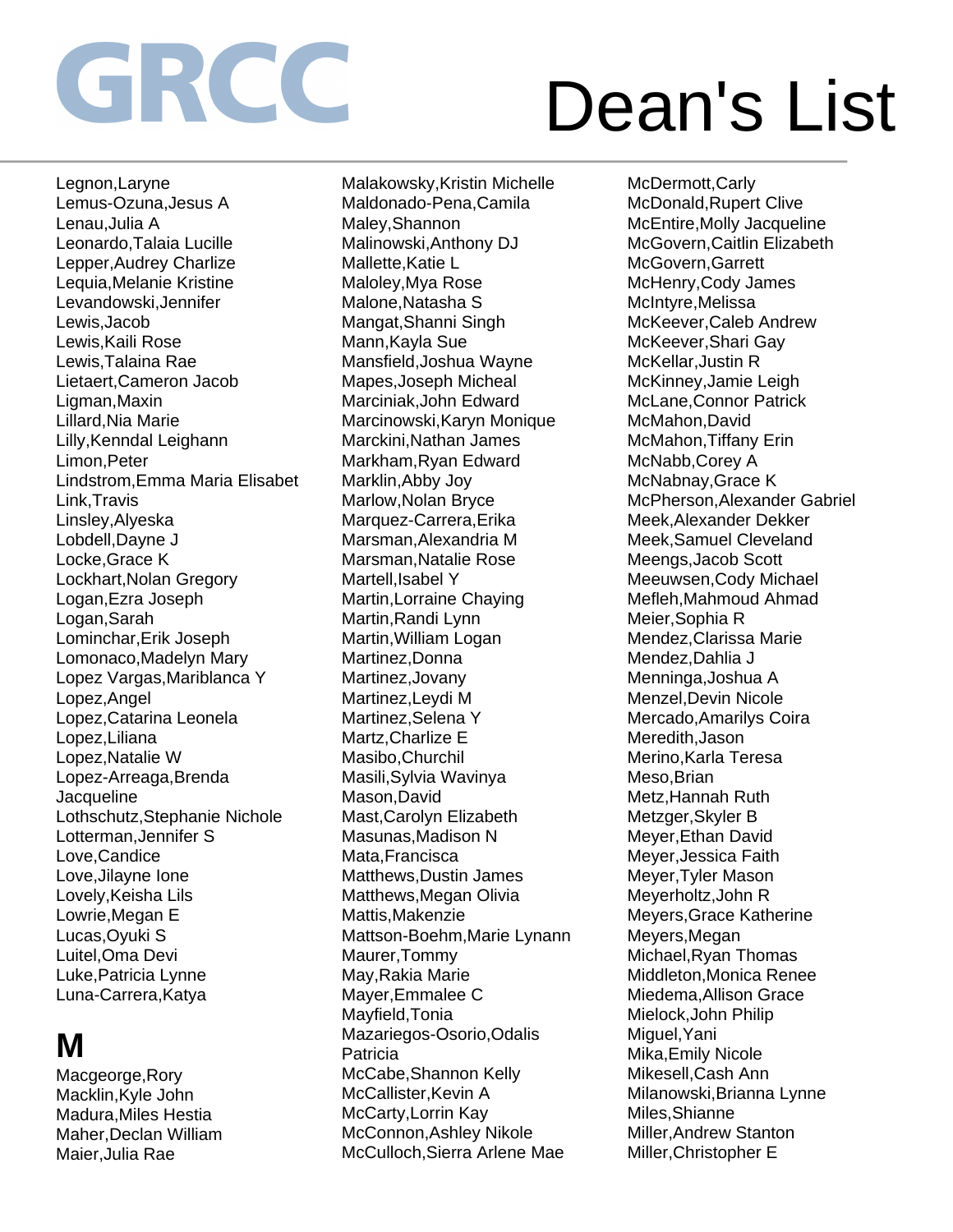Miller,Kaylee Nicole Miller,Thomas Michael Miller,Tori Ann Milnes,Caroline Paige Miltgen,Lillian E Misiewicz,Emily K Mitchell,Amelia Yvonne Mitchell,Brooklyn M Modderman,Dominic Jay Mohamed,Layla A Mol,Stephen M Monarrez,Eddie Montiel,Esmeralda Montpetit,Isabelle Tyke Moody, Elijah Moon,Gordon Tyler Theodor Mooney,Elliot S Moore,Allison R Moore,Melissa Ann Morales,Luis Guillermo Morales-Ibarra,Cuahutemoc Eloy Moran,Madison Ann Moreno,Sally S Morgan,Elizabeth Ruth Morgan,Jarrad Morris,Brandalyn Lynn Mortensen,Melissa Lynne Mossner,Torilyn Augusta Mueller,Ethan Paul Muhammad,Jermont F Mullaney,Amaya Danielle Mullay,Justice Nicole Mullen,Harper B Munger,Joani Lou Murgo,Eduardo Murillo,Basilio Giovanni Murphy,Camille Marie Muruts,Adhanom Mebrahtom Muruts,Selam Mebrahtom Muskovin,Matthew A Musselman,Lindsey Kristen Mutabaruka,Denis Myckowiak,Kaitlyn Irene Myers,Chase

### **N**

Nacke,Aidan Nagel,Ethan Jacob Narva,Evan Daniel Nasraldin,Fady Ezzeldin Hago Navarro,Emily Navarro,Johnny Jovanny Navarro,Madison Christine Ndizeye,Espoir Neese,Samantha Jo Neiderheide,Emily J Nelson,Chloe Nelson,Nicole Christine Nelson,Oakley Benjamin Nelson,Tiffany J Nesset,Alexander Z Neujahr,Gabriel Thomas Neuman,Gabriel Michael Newhouse,Leah Christine Newton,Melanie R Ngov,Tifanny Ielang Nguyen,Eric Truong Nguyen,Hoang Y Nhi Nguyen,Kieu Nguyen,Kyle T Nguyen,Ngoc Bao Han Nguyen,Quy Duc Nichols,Drew Thomas Nicholson,Daniel J Nickels,Josephine Ellarry Nietupski,Benjamin Martin Nijsse,Racheal Diane Nink,Patrick Niyomukiza,Fulgence Noeker,Carlie Brianne Noel,Jessica Lynn Nordmark,Logen J Noskey,Heather L Nosko,Cody Jerome Novak,Matthew John Nowak,Aleksandra Nowak,Victoria Marie Nsanzamahoro,Pacifique Nuth,Ryan Van Nyland,Coby Nyson,Sophie Matisse Zuzu Nzeyimana,Seth

## **O**

O'Connor,Molly J O'Kronley,Erin O'Neil,Kaelyn Justine

ORourke,Leah Odarczenko,Anthony Frank Oleneack,Kurynn M Olsen,Kaitlyn McKenzie Olthof,Kaitlynn Omana - Hernandez,Yovanka Onan,Lisa Ondras,Maxwell Oom,Faith Ann Ormstad,Logan Alexander Orsillo,Matthew Richard Ortiz,Jovanni Ortiz,Sonia Ortiz,Stephanie Osborn,Brogan May Osborn,Nicole C Osborne,Talia Emilee Osgood,Mara Jade Otten,Amiya Braylynn Oudemolen,Shaelyn Overbeek,Anna J. Overby,Kirstin Patricia Overley,Kayleigh Grace Owen,Brady Owens,Nayah

### **P**

Pablo Pablo,Vidaura M Pablo-Jeronimo,Ismael Paige,Sondra Cher Paniagua,Andrea Pannell,Antoinette Pant,Megan E Parinello,Alyssa Parra,Luis Alberto Parra,Melissa Paszkowski,Jacob E Patterson,Angela K Pattok, Kelli Lynn Pavelka,Julee K Paw,Koe Lar Peacock,Alexis Pedro,Avelina M Pedroza,Lizbeth Pellow,Byron Clay Pelton,Ann Pelton,Benjamin Daniel Pelton,Lindsey Pena Gomez,Alex Oniel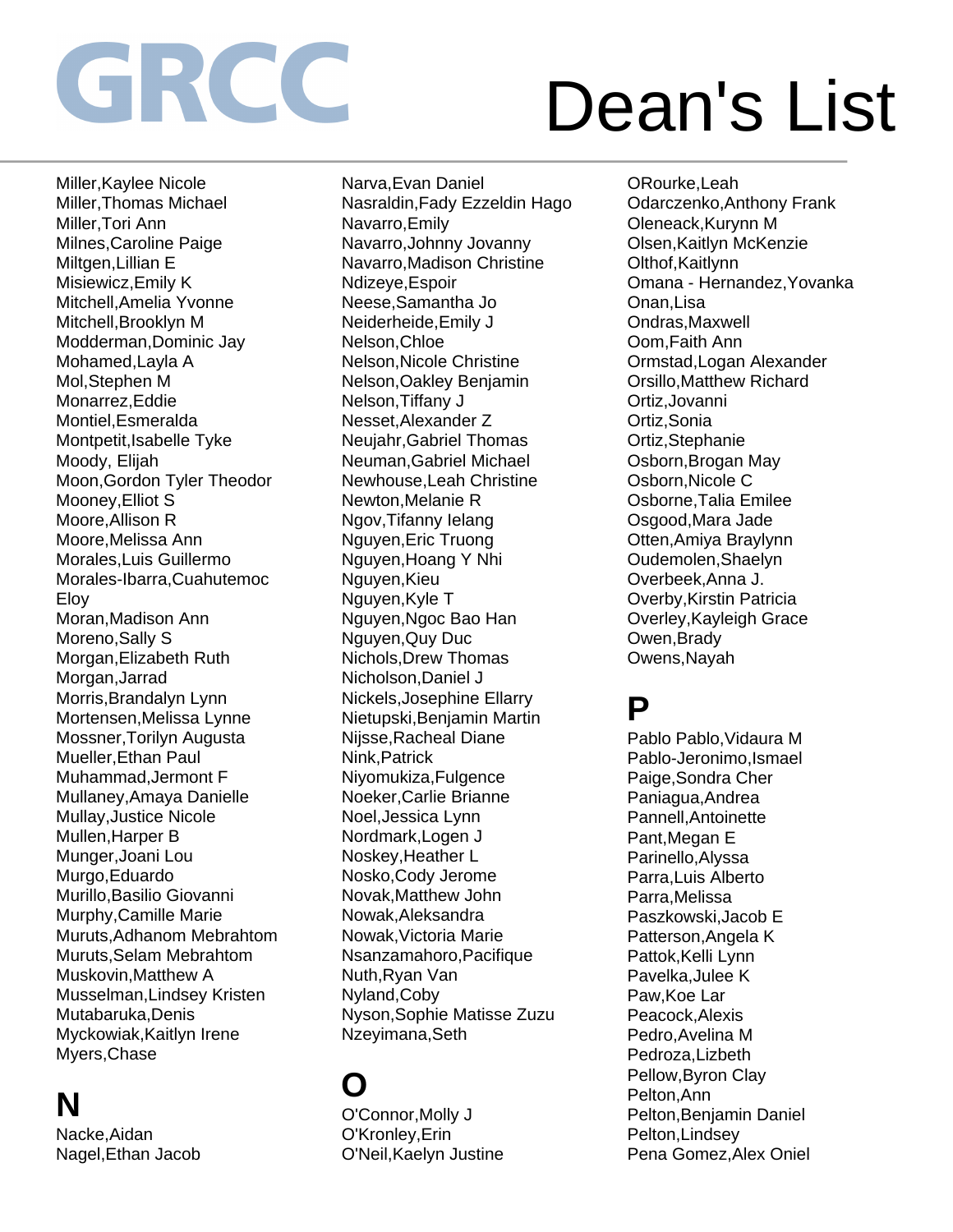Pena,Vanessa Pennington,Lorelle Caroline Perberg,Wesli Perez Blake,Whitney S Perez,Honey L Perez,Lydia M Perez,Mayleen C Perez-Ferner,Trinity L Perkins,Erika Bryn Perrone,Nathaniel Paul Perry,Jennifer Petersen,Connor Roy Peterson,Ashley Peterson,Caleb Peterson,Joshua James Peterson,Nicholas Robert Peterson,Savanna Jolie Pettit,Roy Henry Phillips,Ava Charlene Phillips,Drew Michael Phillips,Kaitlyn Jo Phillips,Remington N Phillips,Trevor Charles Phillips,William George Piccione,Mario Pidburtna,Anna Pierce,Miles Patrick Pietrangelo,Christopher Joseph Pietrzak,Alycia Pietrzak,Chloe Elizabeth Piette,Kallie V Pilczuk,Olivia Kathleen Pionk,Christopher Piper,Nichole M Pitcher,Elissa A Pitsch,Breydon Mitchell Placzek,Gabriel Emil Plotts,Nathan Allen Pogson-De-La-Cruz,Carmen Poirier,Jessica Marian Poling,Kevin Joshua Poling,Sarah A Pollina,Nicole Marie Popma-Bennett,Loisa Kathleen Porrey,Evan D Postma,Joseph Sidney Postma,Lydia Sue Potter,Braeden Christian Poulos,Joseph Bernard Powell,Dillan N

Powers,Shaeffer Nash Pratt,Mathew Preston,Taryn R Price,Teonna Nichelle Price,William Arthur Pritchard,Jack Anthony Prominski,Carson Middle Pruitt,Dallas Pucilowski,Charissa Lynn Puente,Monica Puhar,Cassidy Lee Michelle Pyatt,Susan Jean

## **Q**

Quach,Andrew Thiem Qualls,John Alexander Quinn,Thomas Quinones,Luis Daniel Quintino,Diego E

### **R**

Raab,Danielle R Raak,Emily Lin Rabelo,Keila R Racalla,Angela Lynn Rademacher,Jacob Jacob Rae,Alex Haden Rahman,Khaledur Rahn,Allison Jean Rahn,Katelyn Michelle Raisler,Crispin J Ralph,Evan Alden Ramic,Denis Ramirez,Siena M Ramirez,Yailin Ramirez-Alvarez,Alejandra Judith Ramonell Santos,Gabriela M Ramonell Santos,Maria Isabel Ramont,Makinna M Ramos Gonzalez,Jacqueline Ramos,Ricardo Ramos-Calmo,Johanna **Jannette** Ramsey,Callie Anderson Randall,Cole Douglas Ranger,Mackenzie R Rapaport,Anna Elizabeth

Rapolevich,Crystal A Recinos,Trinton E Reckner,Jason W Redder,Douglas H Reed,James Owen Reed,Kayla Ann Reed,Lily K Reed,Rena A Reeve,Kerri Reid,Brayden Gary Reid,Gavin Paul Reinbold,Benjamin Reinke,Sydney Repgen-Sauerer,Leon Robert Rettig,Amanda R Rettig,Jacob A Rexford,Gabriel Michael Reyers,Kourtney Lynn Reyers,Morgan L Reyes,Jada Elise Reynolds,Kayla Marie Rezaie,Mohammad Mehdi Rhyne,Chanettra Rice,Garrett Michael Richardson,Brody Allen Richardson,Jewel Amber Richmond,Carly Nicole Richmond,Michael Ridvanoglu,Nazli Ecem Riemersma,Makala Riley,Kaitlin Rios,Georgina Guadalupe Rios,Jasmine Rios-Soriano,Ruben Riva,Sophia Raynes Rivera,Jose Rivera,Judith Roa,Johanna Roberts,Kayla Alexis Robinson,Brianna R Robinson,Ethan Robinson,Sinell Roselyn Robirds,Rebecca S Rockey,Marilyn Ellen Rodas,Julio J Rodas,Kathy N Rodela,Christopher Troy Rodenhouse,Aiden Jon Rodgers,Joel David Rodriguez Diaz,Yuriel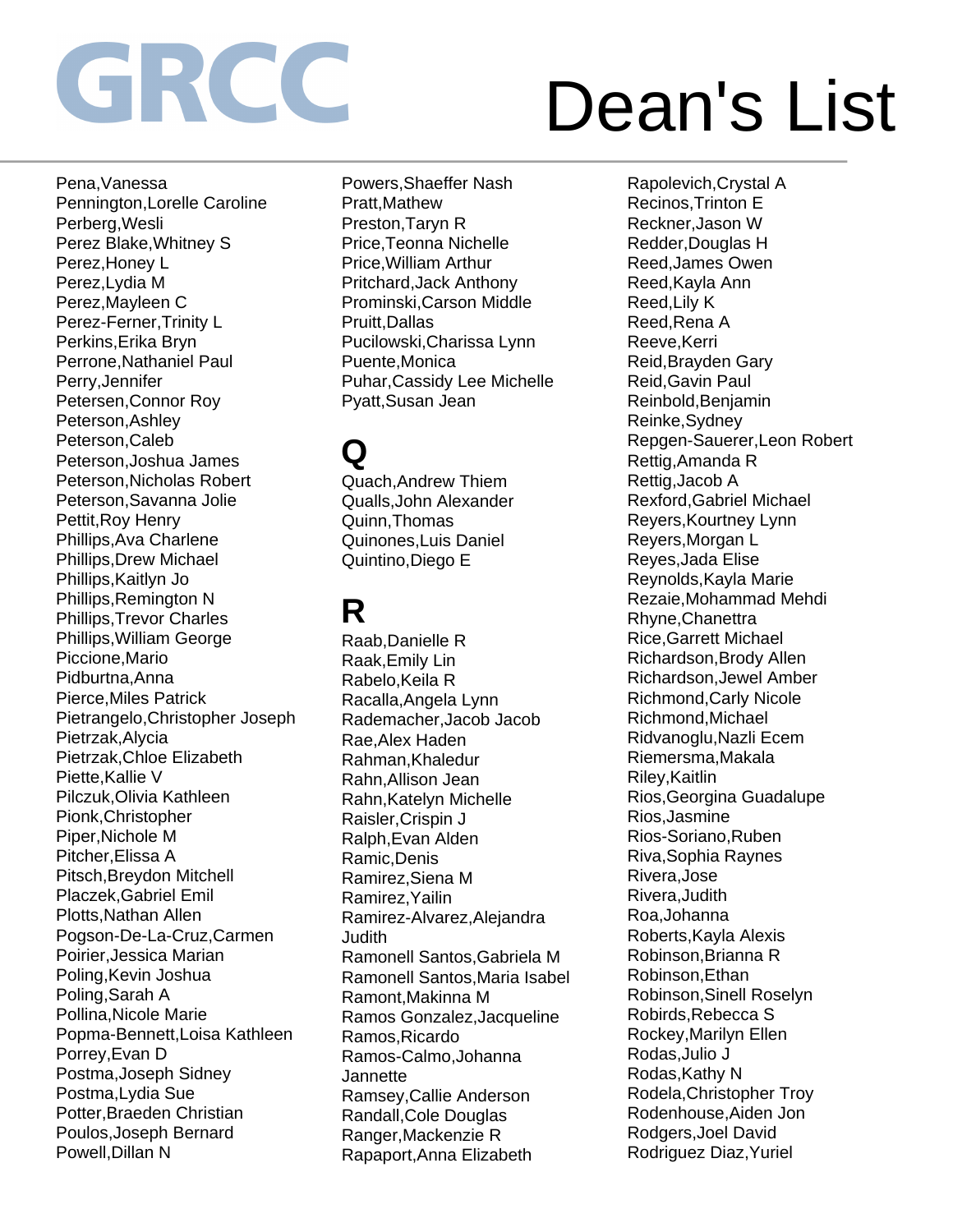Rodriguez,Aileen H Rodriguez,Marcos Luis Rodriguez,Mariah Raechele Rodriguez,Yariksa Rodriguez-Vega,Bianca Krystal Roelofs,Brennen Patrick Roelofs,Tyler Joshua Roesch,Sarah Rohdy,Emily Sue Rohloff,Samantha Marie Rojano,Marcos Rojas,John Rojas-Garcia,Marco Romero-Gallardo,Alan Romo,Julia Marcia Rosalez,Maricela Antonia Rose,Alyceia M Rose,Stephanie Rossi,Benjamin Routsaw,Jonathan Aaron Royston,Daniel J Ruby,Mayzie B Russ,Kenneth Alan Russell Jr,David G Russell, Lincoln Russell,Logan Jake Russell,Ronald John Russell,Shannon Mary Ruth,Madison E

## **S**

Saechao,Alex San Saelee,Cathy Sage,Ryan Christopher Salerno,Valerie Marie Salloum,Sarah Kathryn Salvatierra,Linda Sam,Christopher Seuthea Samora,Sarita Marie Sanchez,Andrea Sanchez,Donovan M Sanchez-Leon,Andrea Sanchez-Valera,Aleli Sanders,Mashauna Beth Sandoval, Ralph Santillan,Eduardo L Sanyasi,Prana Sarki,Ranjana Savkic,Natasa

Saylor,Ty Christopher Schaal,Brady Schaefer,Kyler Thomas Schalk, Makayla Schalte,Jason Dale Schaup,Michael Scheckel,Mitchell A Scheid,Lacey J Scheid,Nicole Susan Scheidel,Josie C Schenkel,Benjamin Lee Schild,Madison Elizabeth Schmidt,Tammy J Schmitt,Abigail Maureen Schmitt,Megan Rene Schneider,Dane G Schneider,Jake Wyatt Schneider,Mayra Ivette Schrader,Tyson Allen Schrotenboer,Anthony Schuitema,Macie Noelle Schulte II,Erik K Schulte-Mayne,Cyril S Schultz,Nicole Schutter,Jeremiah Patrick Schwartz,Hannah Louise Schwartz,Natalee Marie Schwartz,Samantha Scott,Autumn Michaela Scott,Kaylee Joyce Sczesny,Amber Rose Searl,Kayla Sebastian,Megan Seekman,Nathan M Seeley,Amanda Y Seif,John Selden-Townsend,Jana R Selleck,Karri Sandra Helen Sensing,Alexandria M Sevigny,Justin Scott Sexton,Jillian Shafer,Nicholas John Shaffer,Angela Renee Shaffer,Aubrianna Noelle Shah,Sharon E Shangle,Boone Shannon,Camille Shannon,Liam C Shattuck,Kaci V Shaw,Maria Frances Therese

Shear,Richard Dale Shearer,Amber Shepherd,Tanaya Sharee Sherman,Ethan Shiel,Aden Shiels,Alexus Ann-Marie Shinsky,Benjamin H Shirley,Kyle Matthew Shoemaker,Zachary Bruce Shooltz,Emily June Shrontz,Spencer Siegfried,Claire M Siguenza-Zoleta,Abigail Sikkenga,Katelynn Renee Sikma, Alex Silvas,Daniel M. Silvia,Leslie R Sinclair,Faithlyn Glodean Singh,Nicole A Sinning,Laura Michelle Sipkema-Benton,Jacob R Siver,Elaina Rose Skelly,Andrei Skiera,Eric Slack,Lydia Slagle-Bross,Tonya Gail Slakes,Adam Jay Slater-Lemmink,Stephanie Ann Sleeman,Debra Lynn Sligh,Drew Elliot Sluiter,Avery G Small, Isabelle F Smedley,Mackenzie Louise Smith, Daniel Smith,Andrew Thomas Smith,Aneesha T Smith,Benjamin J Smith,Brilynn J Smith,Christian Paul Smith,Emily Elizabeth Smith,Hunter A Smith,Jackson David Smith,Jordan Smith,Katherine Marie Smith,Kiehana Alexis Smith,Michael R Smith,Natalie Renae Smith,Sophia Grace Smits,Joseph W Snyder,Alexandra N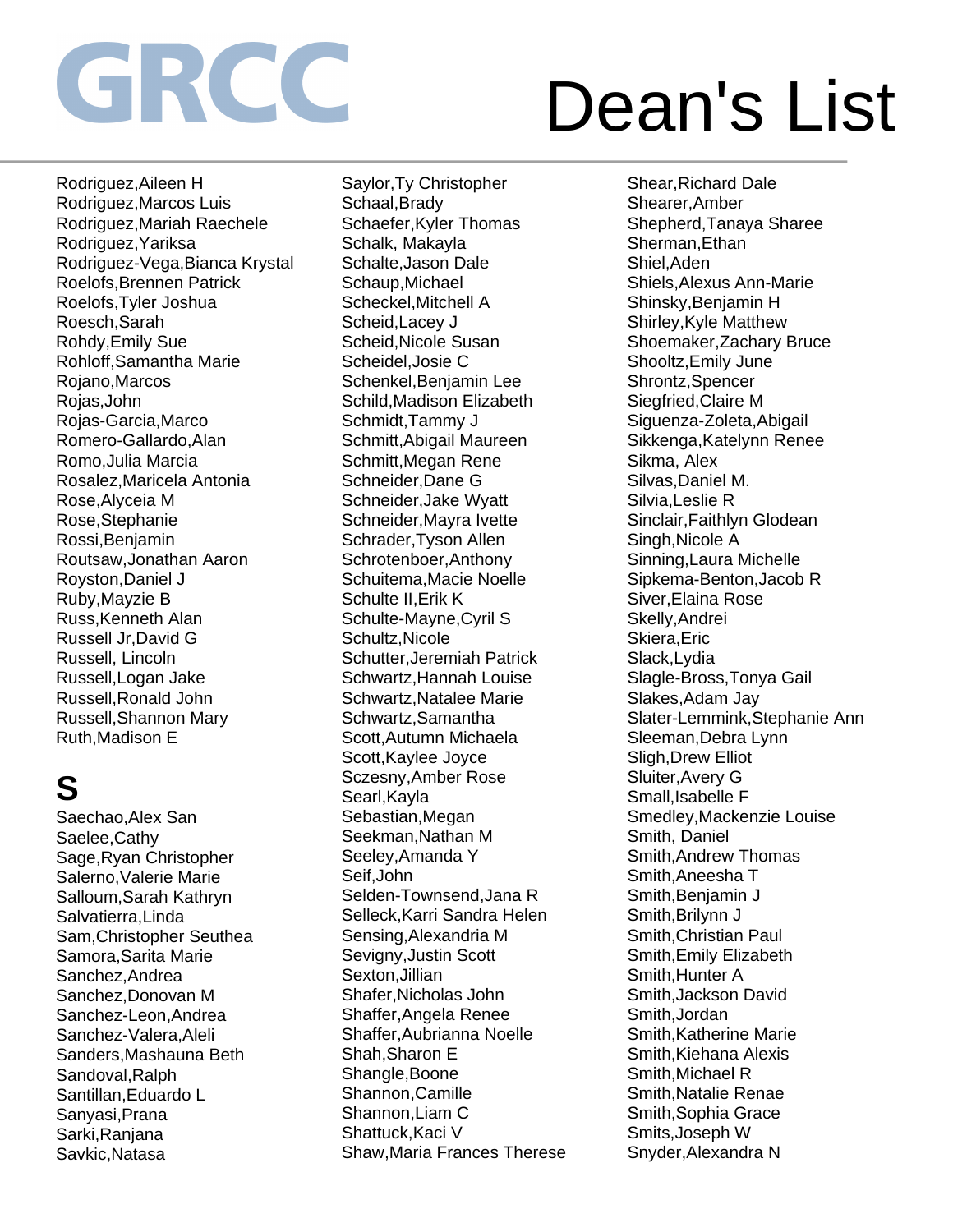Snyder,Emily Snyder,Hannah Lynn Sok,Punnarah Joey Sokolowski,Sherry Lynn Marie Solano,Melanie Solis,Giovani Alexander Soltani,Kearstin L Soriano,Bryan Soriano-Lopez,Everardo Sorokin,Kaelah E Sova,Grace L Sowa,Caitlyn Rose Sparling,Avery E Spedowski,River Spencer,Mareeka Ciella Spencer,Natasha Noelle Speyer,William Clayton Spitzley,Jada Nicole Spivey,Arizona Mousinah Spurgeon,Bryce John Squire,Nicklas James St John,Lexie Ellen Stallings,Anderson Renee Stamper,Samuel Ross Stanton,Madison Paige Starr-Thurman,Trayana R Steer,Ashley E Stegeman,Alexis Grace Stegeman,Elaine Mei Steil,Alexander R Steketee,Matthew Leydon Sterk, Kendall P Stern,Aaron Michael Steudle,Olivia Kelleigh Stevens,Elani Joy Stevens,Paula K Stevenson,Amarah M Stever,Jack Ryan Stewart,Ian Andrew Stewart,Jeremiah Kenneth Stewart,Michael Stilson,Briana Kathleen Stoddard,Noah Christopher Stoel,Megan Elizabeth Stoffers,Mekare Danae Storer,Michael Storteboom,Elizabeth Jolynne Strandgard,Zachary Alan Stratbucker,Zella K Straub,Alexandra Linian

Streit,Christopher W Striebel,Steven R Striegle,Joshua Owen Studtman,Sydney L Stuecken,Kurt Richard Stuive,Danielle Marie Stuk,Mackenzie Sturdivant,Maynard A Summers,Kelly R Sung,Lyle H Suraj,Daniel Aida Sustaita,Jose Swanson,Elise Marie Sweeney,Natalie Christine Swinson,Connor Dale Sylvia,Kanyange Szukalowski,Garrin Matthew Szymczak,Nicole Marie

## **T**

Tan,Maliny Tanis,Jordan Daniel Tanner,Bethany Tanner,Justin Patrick Taylor,Andrew Taylor,Dylan Preston Taylor,Mia Reve Taylor,Ruby J TenHaaf,Gretchen E Teran-Hernandez,Miguel Omar Terpstra,Luke Christian Terranova,Christopher A Thelemann,Michael Stefan-Richard Thomas II,Christopher Thomas,Jesse James Thomas,Lindsay Ann Thomas,Megan Marie Thomas,Tysen B Thomas,Wil M Thomasma,Isabel Lynn Thompson,Austin Daniel Thompson,Griffin Stewart Thompson,Josie Marie Thompson-Stevenson,Shantyl Denise Thorne,Evan T Thorne,James Lee Tichelaar,Abby R

Tiensivu,Cassandra Nicole Tietema,Anna Marion Tighe,Paul David Timmer,Anthony Paul Tinsley,Jessica Tipton,Andrew T Tittel,Bryce Key Tittel,Remy Nicole Tobaison,Luke Todd,Julie Ann Tolly,Christopher James Tomorsky,Lillian M Toorenaar,Joshua Jacob Toth, Daniel Townsend,Sara Tran,Dang Khoa Tran,Duy Pham Le Tran,Minh Cong Tran,Sally Nhi Tran,Vanessa Hope Trap,Grace K Treece,Veronica Rose Tregoning,Kathryn Tripp,Shane M Truong,Julie Minh Tucker,Marcus Jerome Turk,Jessica Lynn Turner,Karianne Grace Tyler,David W

### **U**

Urena,Ken Ivan

### **V**

Vachon,Taylor Madison Valdez, Kelly Valjevac,Aldina Van Harn,Arlana M Van Harn,Nina Van Til,Vaughn Bernard VanDalsen,Jason Vanbennekom,Ashley Vandenbeldt,Megan Jean Vandenberg, Ashley Vandenbos,Jacob Paul Vandenbosch,Noah G Vandenhout,Bradley Thomas Vandentoorn,Emma Rae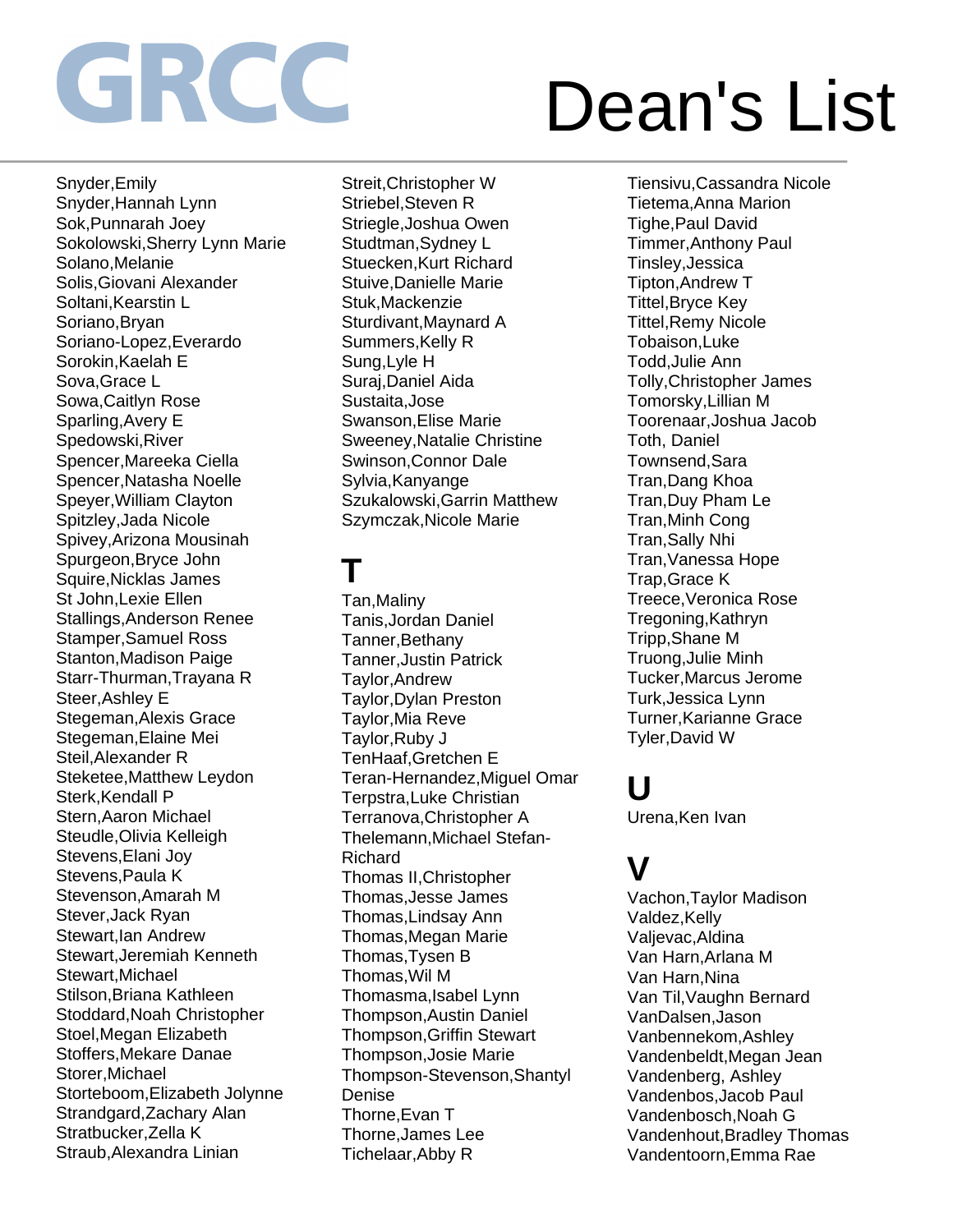Vander Ark,Nicholas E Vander Warf,Spencer VanderJagt,Daniel VanderJagt,Sylvia Jade VanderMeulen,Jennifer Vanderkooy,Alex Vanderlaan,Jennifer Ann Vanderlaan,Joshua Mackenzie Vandermark,Lauren Vandermeer,Kayla Vandermolen,Joshua David Vanderstelt,Adam Thomas Vanderstelt,Victoria R Vandevrede,Jordan Blair Vandeweg,Alexis Elizabeth Vandyke,Emily Vandyke,Nicole Vanek,Evan J Vanepps,Madison Lynn Vangel,Madeleine C Vanhorn,Reagan McKenzie Vankoevering,Lisa M Vanmiddelkoop,Joseph John Vannorman,Jarod Emery Vanoever,Kevin Michael Vanorman,Sarah Vanotteren,Sabrina Grace Vanoverloop,Danae Leanne Vanslooten,Samuel Richard Vant Zelfde,Jacob Vanzanten,Grace Marie Vartanian,Nykole Joy Vasquez-Alonzo,Claritza **Domenica** Vazquez-Perez,Stephanie Vega,Rafael B Vela,Elizabeth Marie Velagic,Fehim Velasquez,Maricella Velasquez-Hernandez,Erika Veldman,Elisabeth Vellinga,Madilyn Veneklasen,Joshua James Venlet,Hailey Verbraska,Paige E Verburg,Seth Josiah Verway,Lillianne Jane Victorson,Nathan R Vidovic,Patrick Villanueva,Angelika

Villarreal,Yvonne Jane Vins,Tyler A Vinton,Hailey Elizabeth Virtue,Victoria Visser,Leslie A Vissers,Braydon W Vivian,Logan Michelle Vo,Andy Nguyen Vredeveld,Laura L

## **W**

Wagenaar,Claudine Elisabeth Walker,Emily Walker,Grant Kenneth Walkowski,Emily Ann Wallace,Katelyn A Walle,Dayla Lynne Waller,Emma J Walrad,Jacob Christopher Walter,Julie Walters,Leslie J Wang,Hairong Ward,Charles Michael Watson,Lenea N Waybill,Makena Danielle Webb,Presley Jadon Webber,Tyler Webster,Alycia Noriko Weeks,Alexis Paige Weeks,David B Welsh,Grace Germaine Wemple,Kylie N West,Yasmeen Agnes Westers,Jacob Allen Westervelt,Charlotte Adelle Wheeler,Abigail Jean Wheeler,Delaney Elizabeth Wheeler,Natalie Lynn Wheeler,Robert James Whitby,Devin EXCELL White,James White,Madison Rillee White,Taylor Renee Whitford,Hannah Jane Whitten,Madelyne Eaine Wiebenga,Abigail Grace Wieczorek,Avalon Elizabeth Wiegerink,Alexandria Madison Wierda, Keaton R

Wierenga,Jenna Rae Wiersma,Ethan Ray Wiersma,Taylor Paige Wierzbicki,Kyle Wight,Jade N Wilbur,Stevie R Wilcox,Brandon Michael Wilcox,Lauren Ashley Wildman,Kelsey Diane Williams,Alexandra Beatrice Williams,Amer Brooklyn Williams,Brandey Williams,Brittni N Williams,Deranda Latrice Williams,Evan Williams,James A Williams,KayAnna Eveleen Williams,Olivia June Williams,Trevor James Willis,Nathon R Wilson,Anna Marie Wilson,Ashley C Wilson,Ian Forrest Wilson,Jordan L Windemuller,Erin L Wineland,Amber Marie Winton,Elliott Wireman,Patrick Wisler,Susan Witt,Jennifer L Witter,Aaron Scott Wodarek,Rhiannon Elizabeth Wolford,Brandon Scott Wolter,Loriann Wolters,Jonathan E Woodbeck,Violet E Woolpert,Eric S Worm,Maryte S. Wregglesworth,Chelsea Wright,Ava K Wright,Cynthia G Wright,Evelyn Mae Wustman,Taylor N

### **Y**

Yacks,Brent Yae,Daniel Youngchul Yalacki,Grace Elizabeth Yates,Christina S